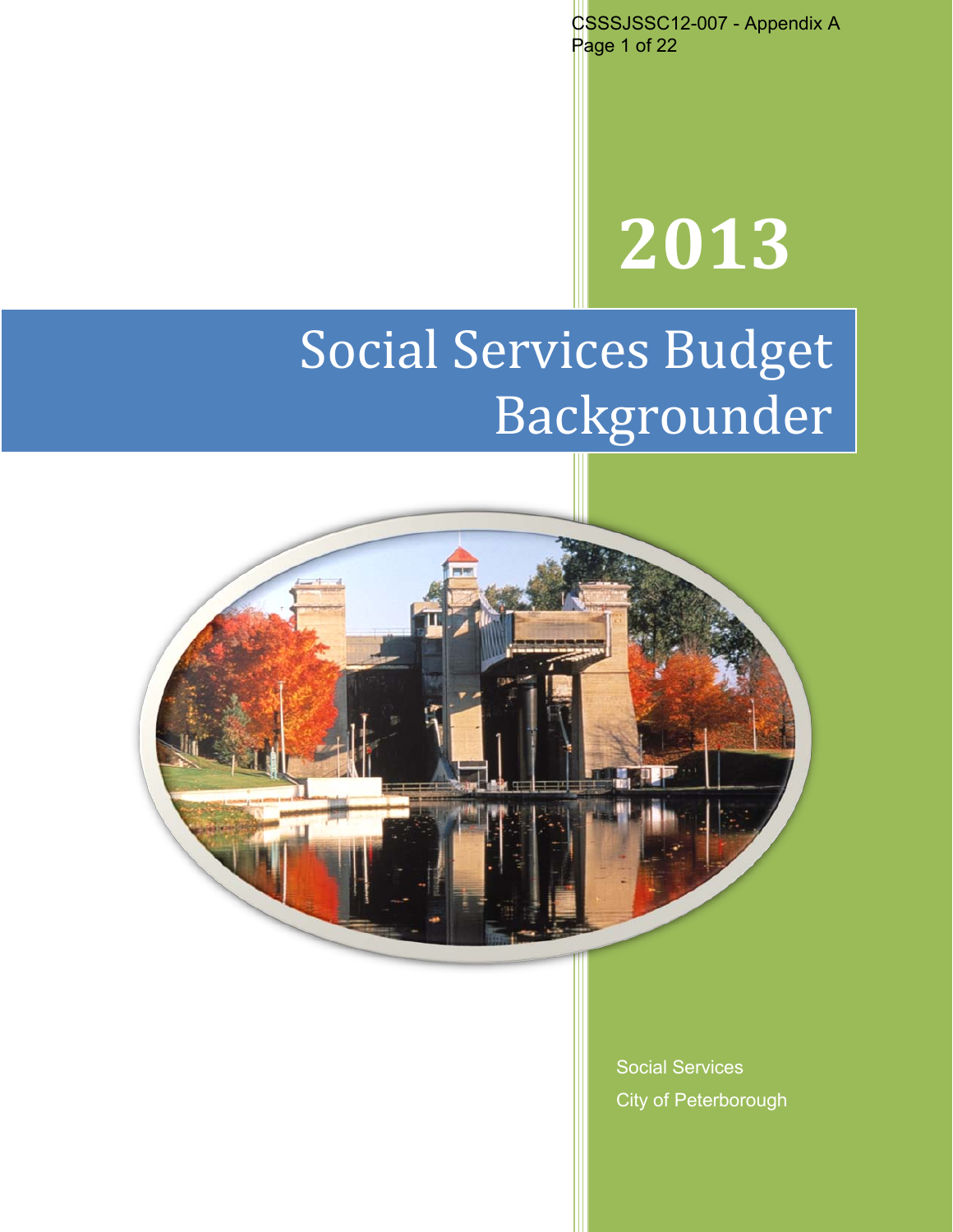# **Table of Contents**

| 1.          |      |    |
|-------------|------|----|
| $2_{\cdot}$ |      |    |
| А.          |      |    |
| В.          |      |    |
| 3.          |      |    |
| Α.          |      |    |
| В.          |      |    |
| C.          |      |    |
| D.          |      |    |
| Е.          |      |    |
| 4.          |      |    |
| А.          |      |    |
| В.          |      |    |
|             | i)   |    |
|             | ii)  |    |
|             | iii) |    |
|             | iv)  |    |
|             | V)   |    |
| C.          |      |    |
|             | i)   | 20 |
|             | ii)  |    |
|             | iii) |    |
| 5.          |      |    |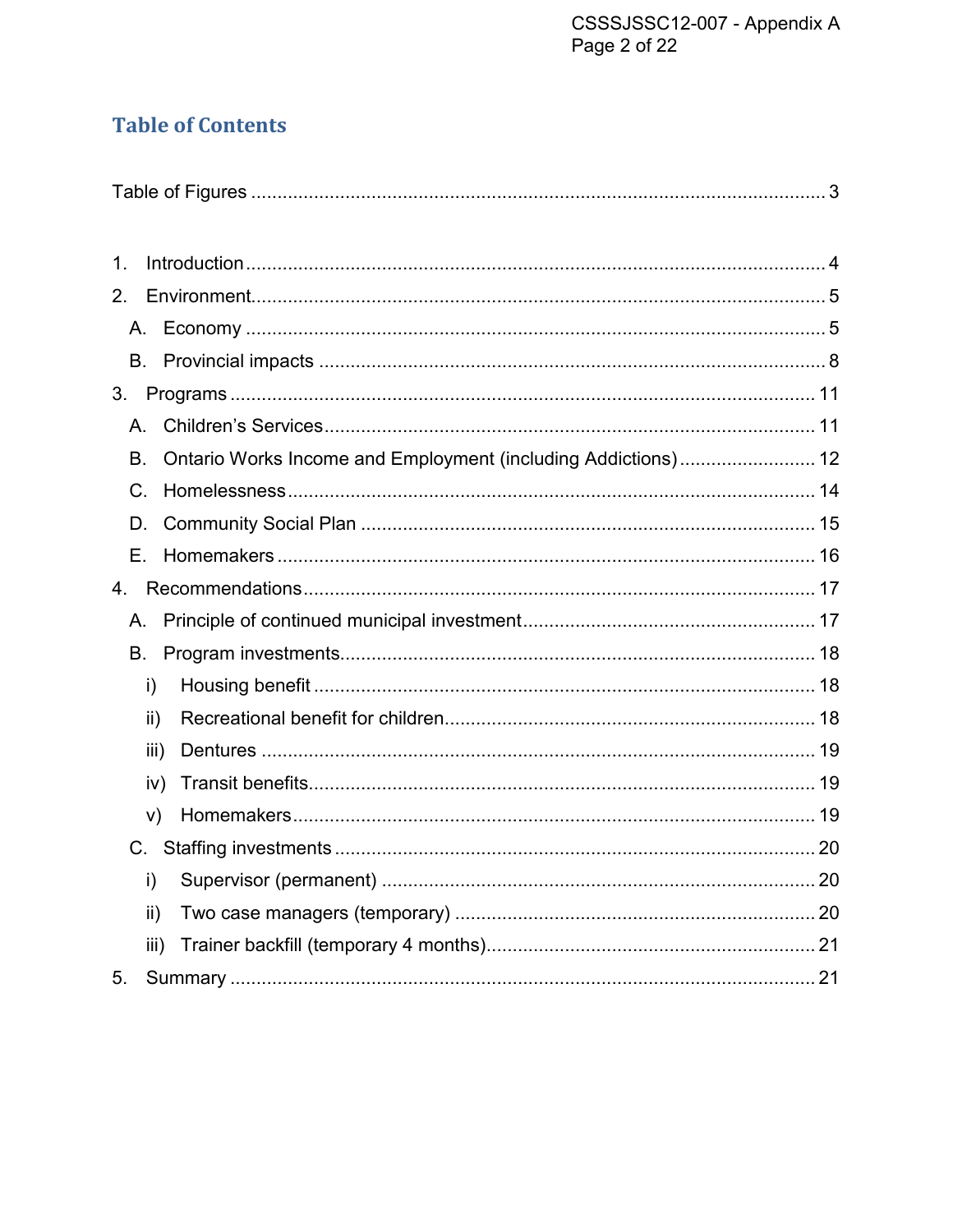# <span id="page-2-0"></span>**Table of Figures**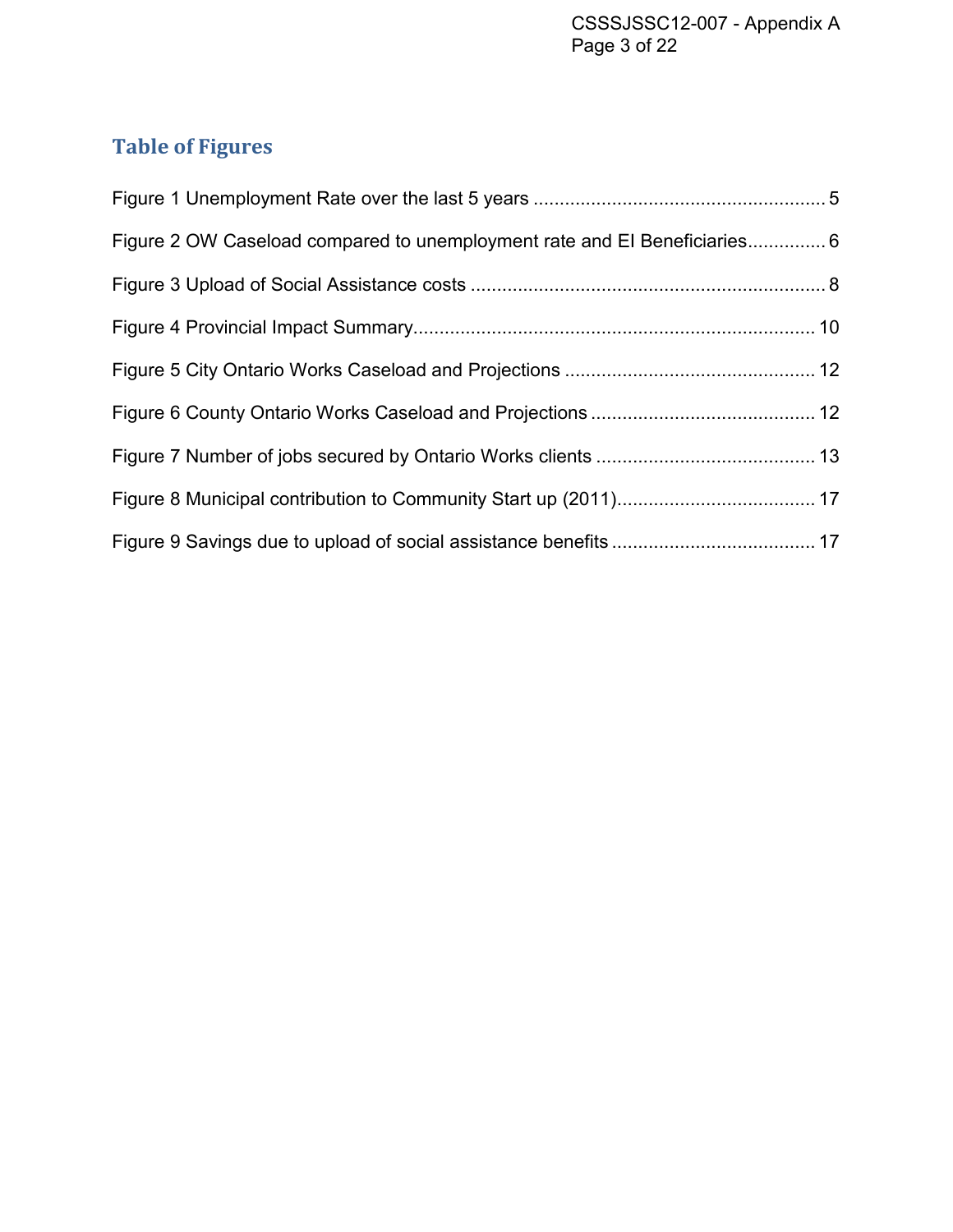# **1. Introduction**

<span id="page-3-0"></span>Next year will be a period of considerable change and uncertainty for the Social Services Division. Some of the uncertainty and changes faced by the Division include:

- The anticipated release of the Commission to Reform Social Assistance Fall 2012
- Results from the exploration of integrating Ontario Disability Support Program (ODSP) and Ontario Works employment services with Employment Ontario as recommended by the Drummond report including the retooling of the former Peterborough Employment Resource Centre (PERC)
- Implementation of the Consolidated Homelessness Funds, including the elimination of Community Start up benefits with less than half of the funding flowing to the new housing and homelessness program
- Provincial funding caps on discretionary benefits resulting in a funding shortfall of \$0.94 M based on Peterborough's 2013 projections for the same level of service as 2012
- Implementation of more Early Learning Schools placing further strain on the viability of local child care centres and the provincial initiative to modernize childcare
- A facilities needs review in anticipation of the lease expiring in spring 2013
- Implementation of a new provincial Social Assistance computer system Fall 2013

This report serves to describe these changes as well as some potential recommendations and costs to minimize the impacts on the most vulnerable residents of Peterborough. In adhering to the municipal budget guidelines, this draft budget proposes service reductions and additional 100% municipal contributions to compensate for restrictions in provincial cost sharing. If the below the line budget recommendations are not approved there will be an even greater reduction in service levels. The program reductions match provincial constraints in Community Start up and discretionary benefits. Overall, the Social Services City contribution is 6.5% **less** than last year, (County down 5.4%) largely due to the upload and provincial program reductions.

Beyond the program changes, caseload size is a key driver in the Social Services budget. The economy has made some recovery but is now faced with a stronger Canadian dollar and higher oil prices that challenges Ontario's manufacturing economy. It is anticipated that Ontario Works caseloads will continue to rise but at a moderate rate of 3.9% of the 2012 budgeted caseload for the City and 2% of the projected 2012 caseload for the County. Note that the increasing demand will be offset by the continued upload of social assistance benefit costs to the province.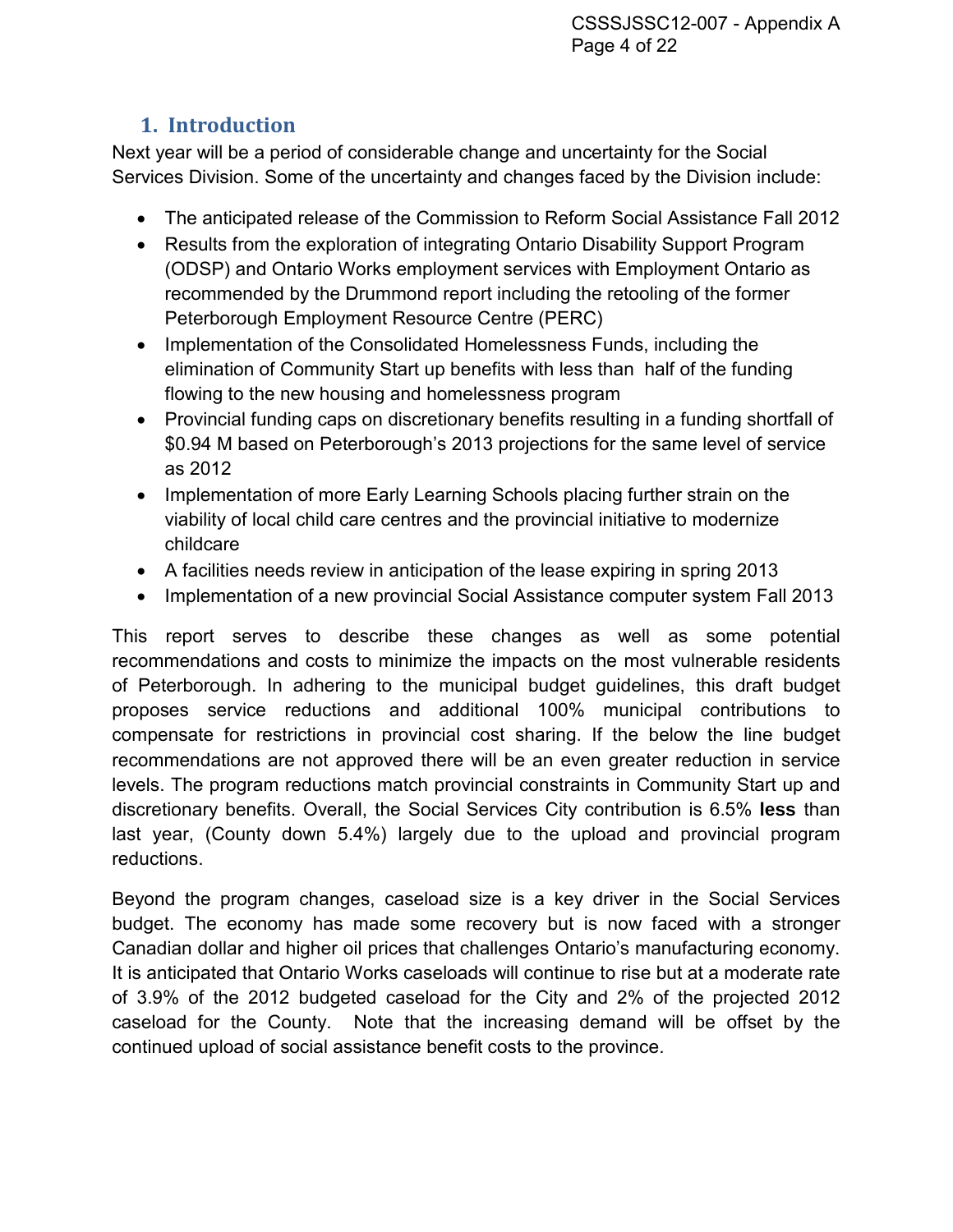# <span id="page-4-0"></span>**2. Environment**

# <span id="page-4-1"></span>**A. Economy**

Ontario expects that the provincial economy will continue to grow at a modest pace<sup>[1](#page-4-3)</sup>. The province estimated that the real GDP growth for 2012 would be 1.7%. The first quarter of 2012 showed growth of 0.6%, on a path to exceed the provincial expectations. The province is also projecting continued real GDP growth into 2013 of 2.2%. The private sector is a little more optimistic projecting 2013 real GDP growth of 2.3%.

As provincial economy continues modest growth, the province is also forecasting a declining unemployment rate, anticipated to reach 6.7% by 2015. Unfortunately, Peterborough's unemployment rate has been higher than the provincial average since 2009. For example in May 2012 Peterborough had an unemployment rate of 9.2% in May 2012 compared to a provincial average of 7.7% (CANSIM table 282-0116). The manufacturing economy in Peterborough is challenged by the strong Canadian dollar and high oil prices which may be impacting this trend in unemployment locally.



<span id="page-4-2"></span>

Youth unemployment has faired no better with rates increasing to 14.2 % for the local area in July 2012 (Statistics Canada- CANSIM table 282-0109, July 2012). This youth unemployment rate compares to and overall local unemployment rate of 7.4%. This is especially troubling as fully 61% of the current Peterborough OW caseload is singles and of this group 50% are age 16-30.

<span id="page-4-3"></span> $1$  2012Ontario Budget Chapter 2: Ontario Economic Outlook and Fiscal Plan (p111)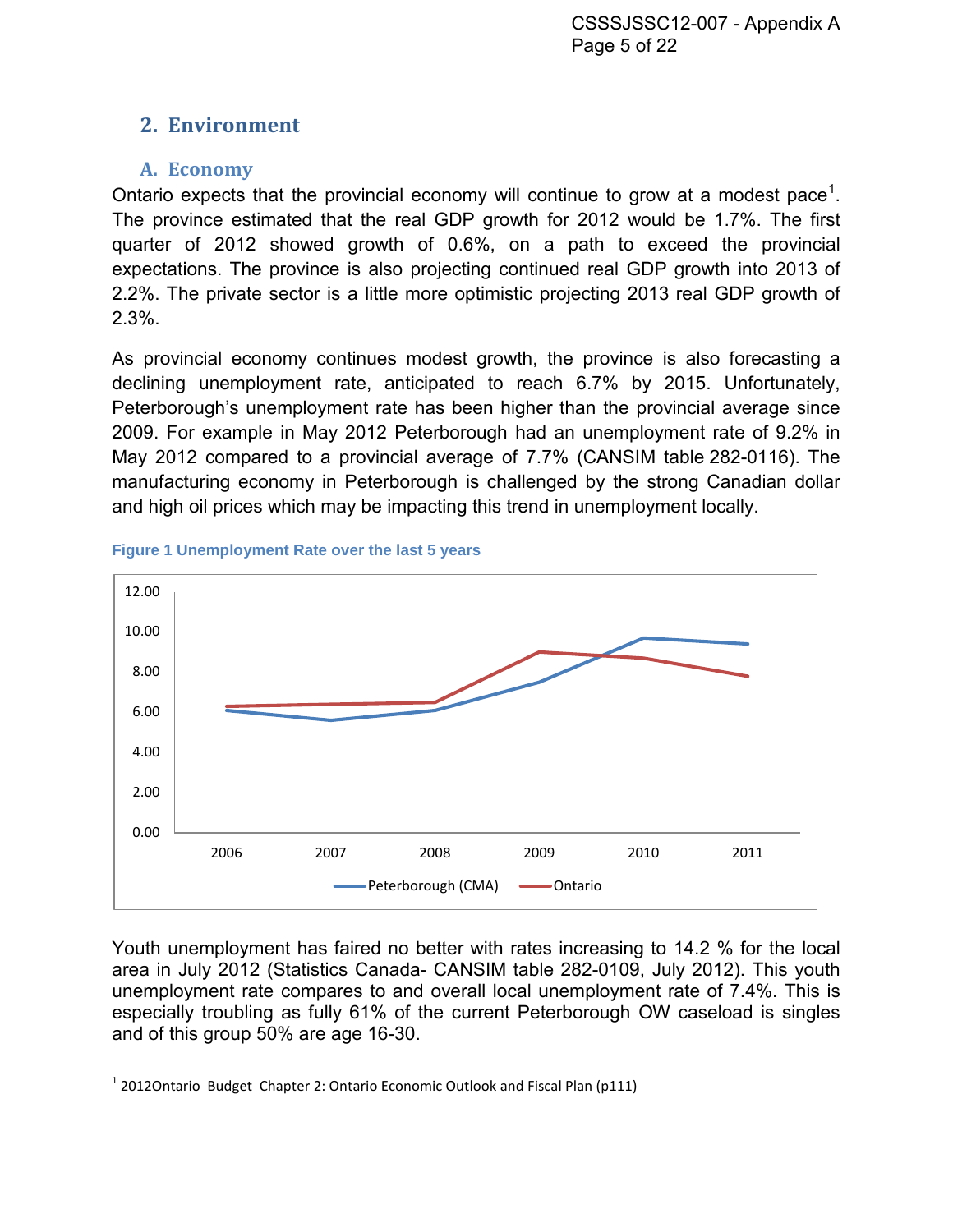Though the unemployment rate is declining many people are still in need of income support and fewer people are eligible for Employment Insurance (EI). The unemployment rate in April 2011 and 2012 was the same at 9.6%; however, the number of EI beneficiaries dropped by 170 cases (10%) from 1700 to 1530. Over the same time period the Ontario Works caseload rose by 119 cases or 3%. Caseload trends and projections are further discussed in the section pertaining to Income and Employment programs.



<span id="page-5-0"></span>

The Canadian Mortgage and Housing Corporation (CMHC) released a report in 2011 comparing Census Metropolitan Areas (CMAs) in Canada with a population of 100,000 or more. That study found that in 2010 Peterborough workers:

- Had the lowest average hourly wage;
- Made \$17.78 per hour on average which was 1.7% less than 2009;
- Were one of only 6 urban centres nationwide where wages declined;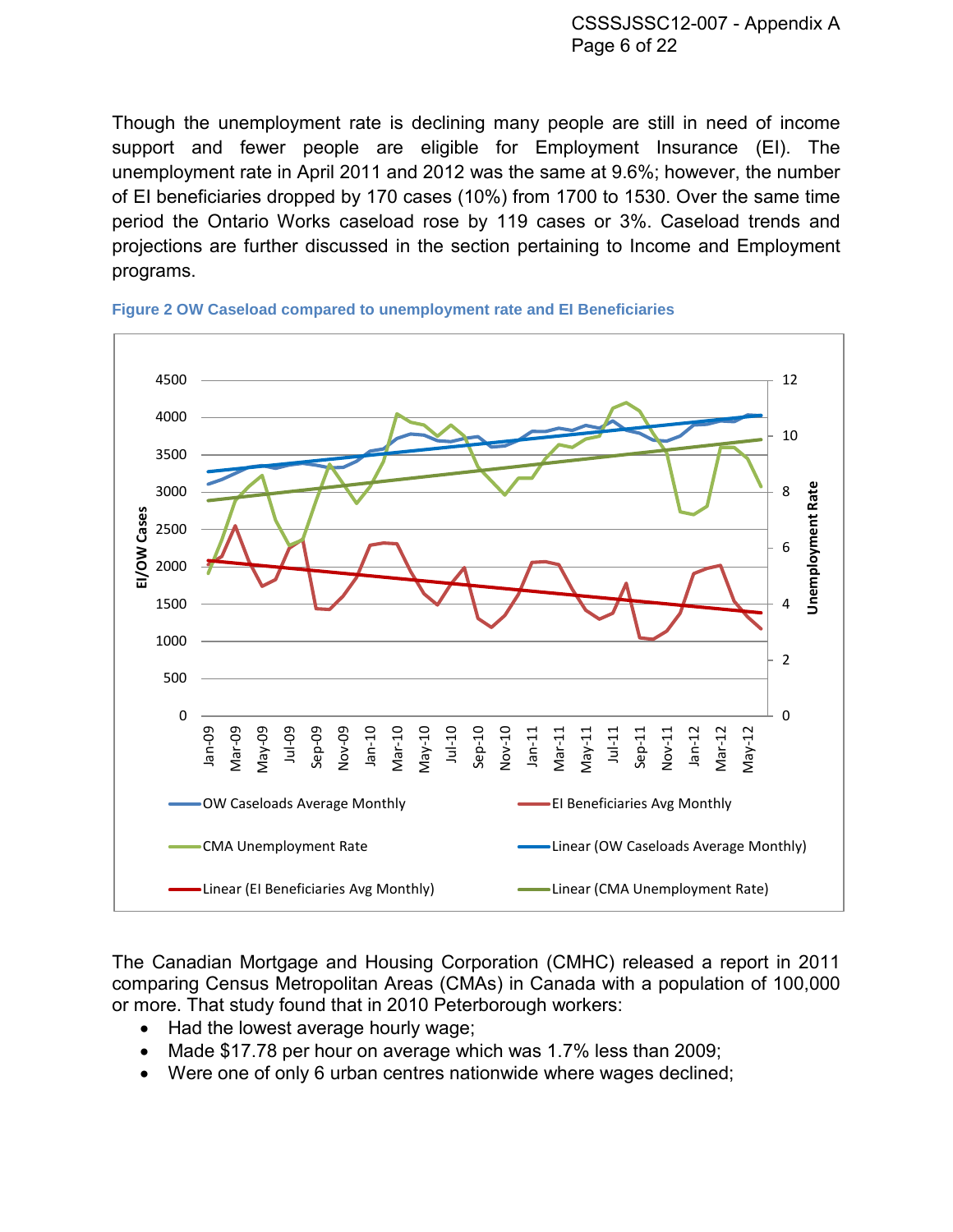- Had to work an additional 5.6 hours on average over 2009 to afford rent the sharpest increase in the country; and
- Needed to work the highest number of hours to afford rent: 168 hours a month.

The high unemployment rate and generally lower incomes contributes towards the issues concerning housing in this area. Peterborough has a significantly lower median household income, \$48,213, compared to the Ontario median income at \$60,455. Low incomes and relatively high rents result in a City where 50.43% of renters are spending more than 30% of their incomes on rent and a further 22.97% spending more than 50% (Stats Can 2011)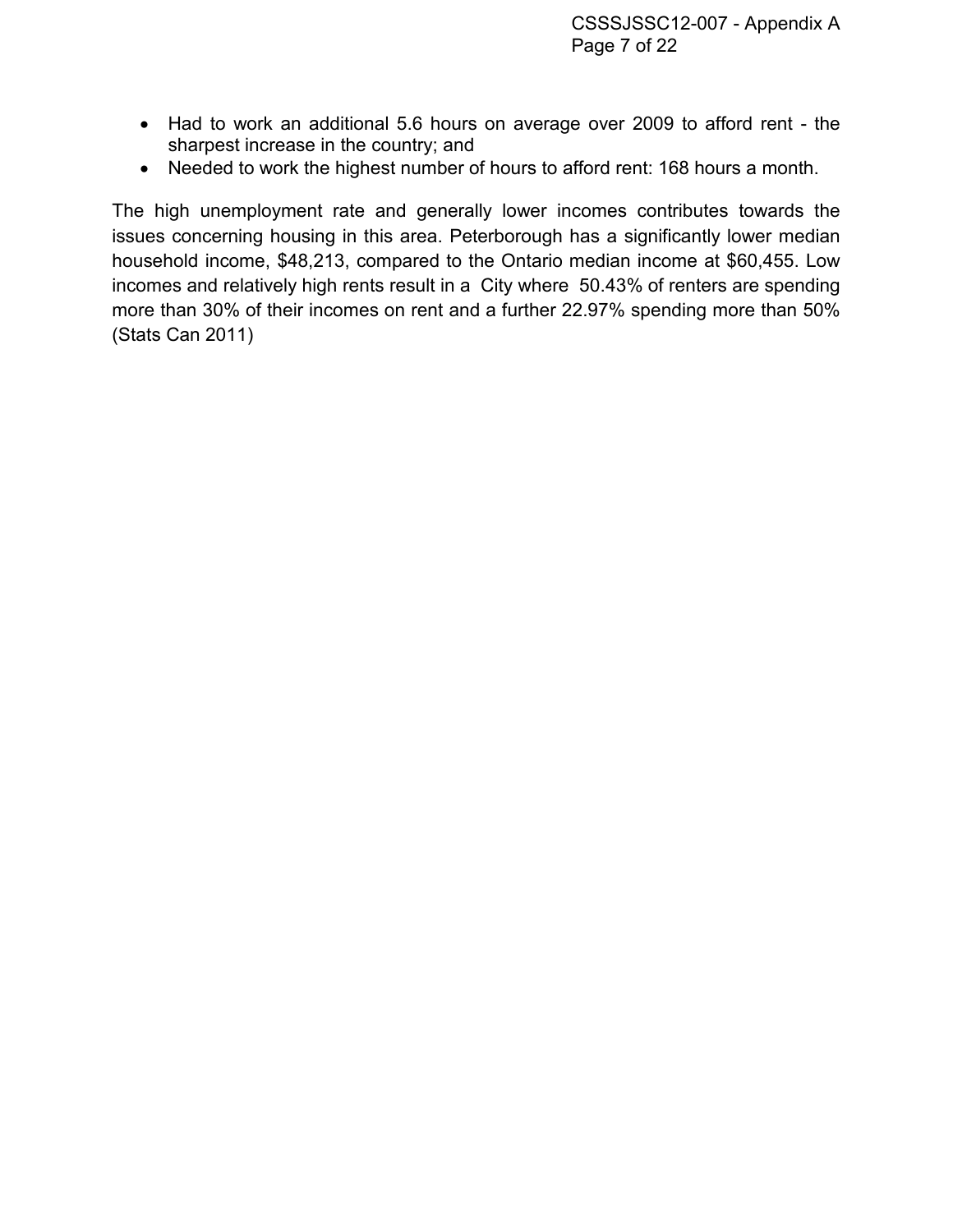# <span id="page-7-0"></span>**B. Provincial impacts**

The economy, including unemployment and housing growth impact the Social Assistance budget but this year Provincial policy decisions are also contributing significantly to budget and program planning.

The Province has established a Commission to reform the social assistance system and the report is anticipated in the fall of 2012. In advance of the report , Ontario has taken steps reduce the costs of social assistance by implementing funding caps on discretionary benefits and eliminating Community Start up benefits. Community Start up benefits has been eliminated as a mandatory benefit under social assistance effective January 2013 and less than half of the funds have been reallocated under Consolidated Homelessness Prevention Initiative (CHPI). These changes are in addition to other initiatives recommended from the Drummond report in the spring. One such initiative is the exploration of opportunities to integrate the provincially managed Ontario Disability Support Program (ODSP) and Ontario Works employment services with Employment Ontario. There are many unknowns at this time related to the future of social assistance in Ontario and this level of uncertainty is challenging while planning for 2013 program expenditures.

Though the details of many of the provincial impacts are unknown at this time, there are some concrete commitments. The province has committed to \$182,267 towards stabilization for the child care system and the province has committed to continue the upload of some social assistance costs. The Ontario Works mandatory benefits will be completely uploaded to the province by 2018 as outlined in the following table.

<span id="page-7-1"></span>

| <b>Figure 3 Upload of Social Assistance costs</b> |      |                                                 |  |  |                |      |         |            |         |
|---------------------------------------------------|------|-------------------------------------------------|--|--|----------------|------|---------|------------|---------|
|                                                   | 2010 | 2011                                            |  |  | 2012 2013 2014 | 2015 | 2016    | 2017       | 2018    |
|                                                   |      |                                                 |  |  |                |      |         |            |         |
| <b>Municipal</b><br><b>Share</b>                  |      | 19.4% 18.8% 17.2% 14.2% 11.4% 8.6%              |  |  |                |      | $5.8\%$ | <b>28%</b> | $0\%$   |
| <b>Provincial</b><br><b>Share</b>                 |      | 80.6% 81.2% 82.8% 85.8% 88.6% 91.4% 94.2% 97.2% |  |  |                |      |         |            | $100\%$ |

With the municipal cost share shifting from 17.2% in 2012 to 14.2% in 2013 municipal expenditures will be reduced by \$861,000 for the City and \$190,000 in the County.

In addition to uploading some benefits, the province has also committed to a 1% rate increase for social assistance this year; however, Ontario is also introducing several cost savings measure. A new cost shared funding cap for Ontario Works Discretionary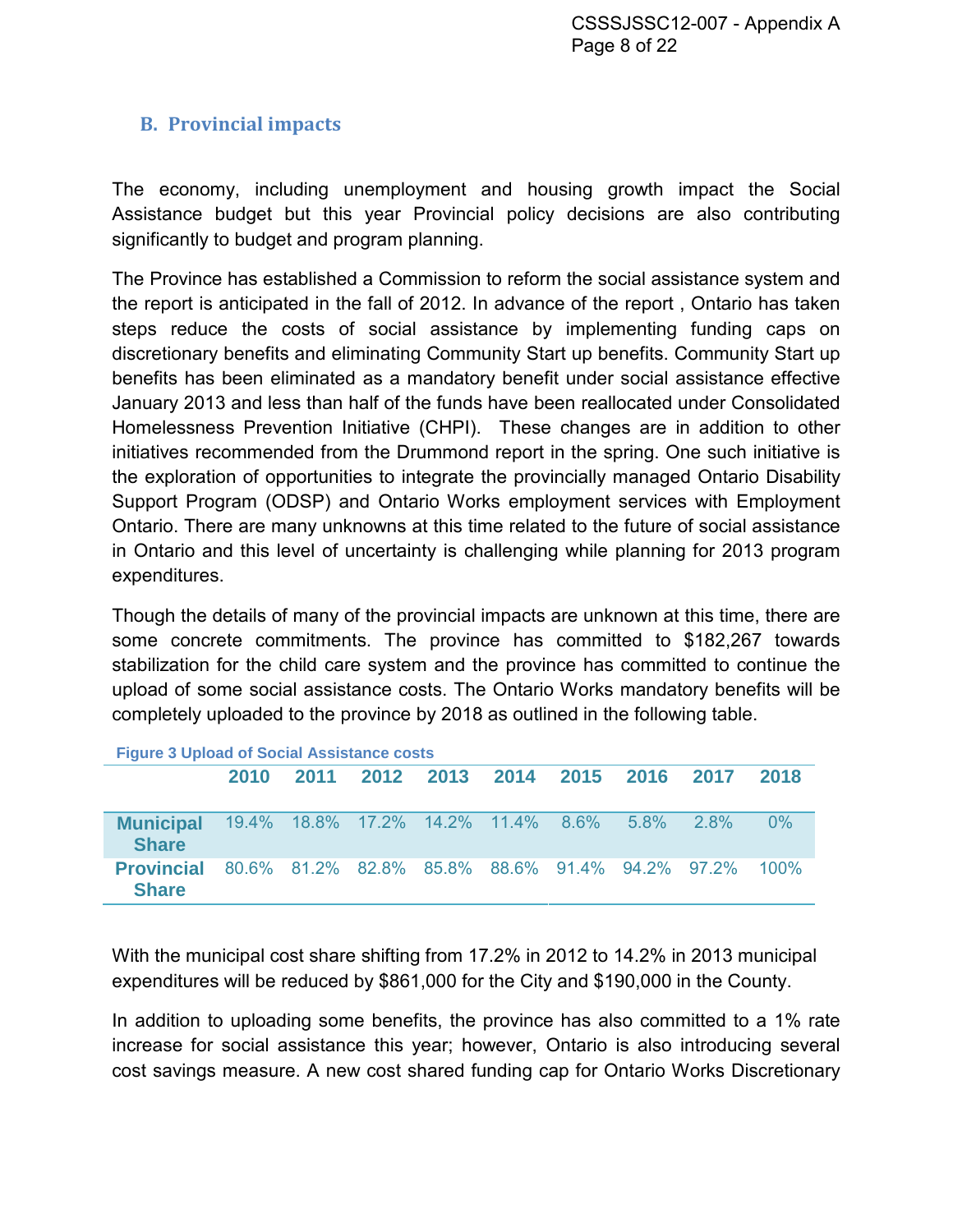CSSSJSSC12-007 - Appendix A Page 9 of 22

benefits of \$10/case was implemented effective July 1, 2012 with only 3 months notice. At the same time it was announced that Community Start up benefit would end on December 31, 2012, as would the home repairs program for people in receipt of social assistance. Community Start up benefit is a mandatory benefit available to social assistance recipients for items like last month rent, hydro deposits, heat and hydro arrears and other costs associated with establishing a residence or preventing homelessness. Overall, across the province, 50% of the Community Start up benefit funding will be transferred to the new CHPI funding as "needs based funding". The allocation for Peterborough's needs based funding is \$906,240 in 2013. The Community Start up benefit benefits issued in 2011 to Peterborough OW clients (\$1.97M) and ODSP clients (\$0.86M) totaled \$2.8M. This consisted of \$2.44M provincial funding and \$0.37M municipal funding. The net result is that social assistance recipients in Peterborough will have \$1.5M less from the province to prevent homelessness.

In Peterborough, the discretionary benefits program covers items such as dental and vision care for OW adults, dentures, hearing aids, prosthetics, cribs and breast pumps, some homelessness prevention strategies, some transportation costs, and funerals. In 2013 to maintain the service levels spending is forecasted at \$1.927 M. Given the new funding cap, it is estimated that provincial revenue will be capped at \$848,803 resulting in a shortfall of approximately \$0.94 M. Though the province has provided the policy room for municipalities to decide which services to offer, the provincial funding is no longer available to make these programs sustainable. The municipality must make the difficult decisions related to cutting critical discretionary benefits; in the meantime for 2012, the municipal tax payers top the programs up with 100% municipal funding due to the lack of notice related to this change as referenced in Joint Service Steering Committee Report CSSSJSSC12-006.

The municipal decisions that must be made related to discretionary benefits are compounded by the anticipated reductions and transition of Community Start up benefit to the consolidated homelessness funding. **The combined provincial impacts of the changes in both discretionary Community start up Benefits is estimated at \$2.4M** for the Peterborough area. From a client's perspective, this impact represents a reduction of approximately \$578 per Ontario Works case over the year or approx 7.8% decreases in their monthly entitlement. Though the 1% rate increase is better than no increase, it will not compensate for the reduction in other benefits. The reduction in benefits has an indirect impact on the entire community due to a reduction in local spending.

Finally, the province is also implementing a new social assistance computer system in the fall of 2013. Though the province is paying for the technology they are not providing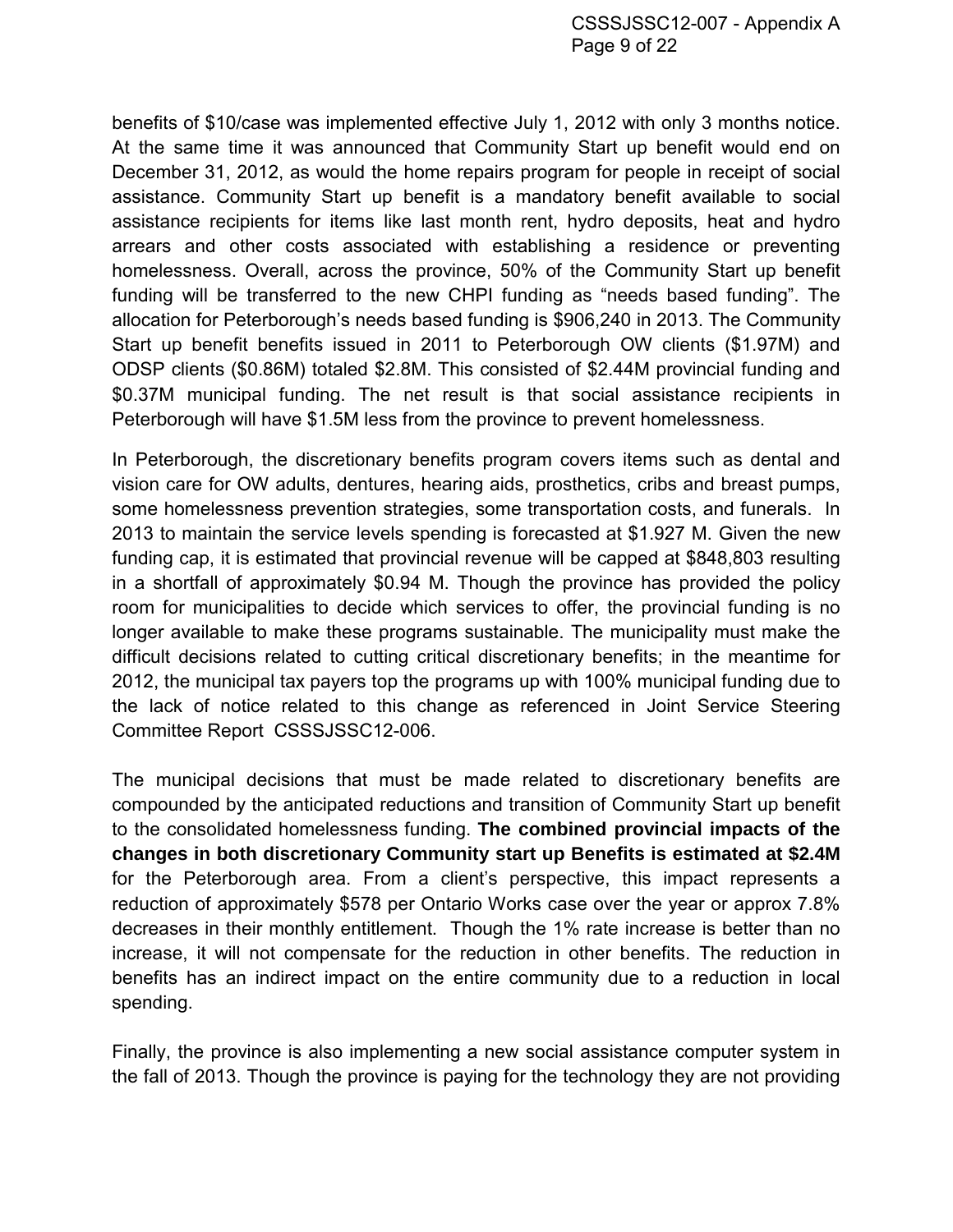any additional funding for implementation and training. The province is estimating 30 hours of training per person in additional to the time required to plan the implementation and manage changes in business process.

The following diagram illustrates the provincial changes and expectations, chronologically.

<span id="page-9-0"></span>**Figure 4 Provincial Impact Summary**

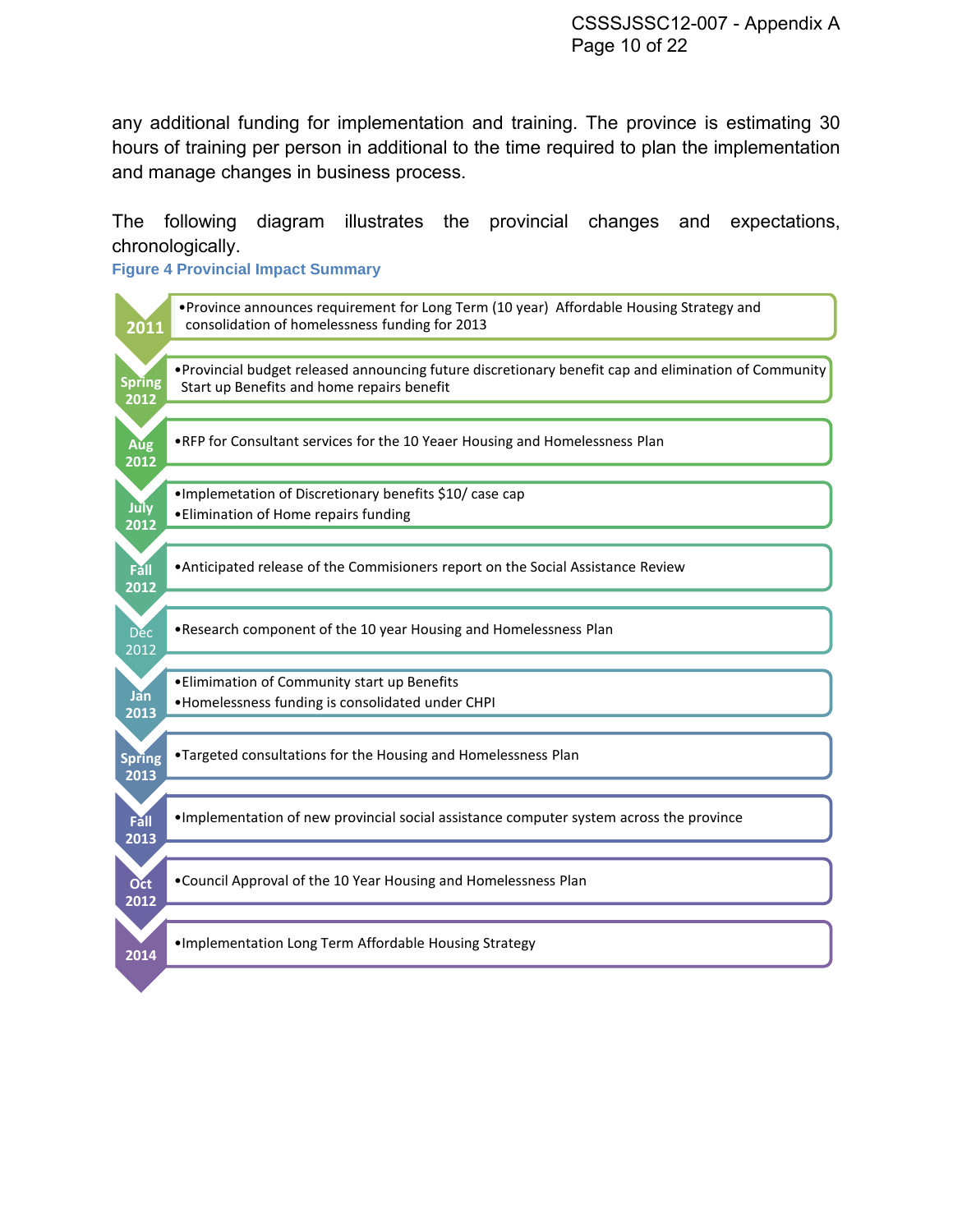# <span id="page-10-0"></span>**3. Programs**

- The Gross Social Services budget is almost \$54.5M which is a 1.7% reduction from last year.
- The provincial subsidies are \$43.1M or 79% of gross expenditures
- The County contribution is \$2.28M, down 5.4% from last year
- The City net Social Services cost is \$9.09M, down 6.5% from last year

The following section serves as a brief description of the programs offered within the Social Services Division and the key budget considerations.

# <span id="page-10-1"></span>**A. Children's Services**

The Children's Services program, in addition to operating two child care centres and 3 after school programs, also delivers the fee subsidy, wage subsidy and special needs resourcing programs for the City and County of Peterborough. Over 1800 children are served through the fee subsidy program. There is not enough fee subsidy, wage subsidy or special resource funding to meet the current demands. All additional funding is directed to the fee subsidy program but there was still a wait list of 357 families in August 2012.

These programs support a licensed child care system that enables families to meet their employment and educational needs. Children's Services supports planning for the child care system through transitions such as the move to full day kindergarten for 4 and 5 year olds. In September 2012, 50% of the full day kindergarten implementation will be complete and this is challenging the viability of some child care centres due to decreased enrolment. Early Learning transition and modernizing the child care system will be a key focus for the program in 2013.

*Budget Considerations*: Stabilizing the child care system during the transition to full day kindergarten with funding through the unconditional grant but without any additional municipal tax levy spending,

Gross budget: \$9.58M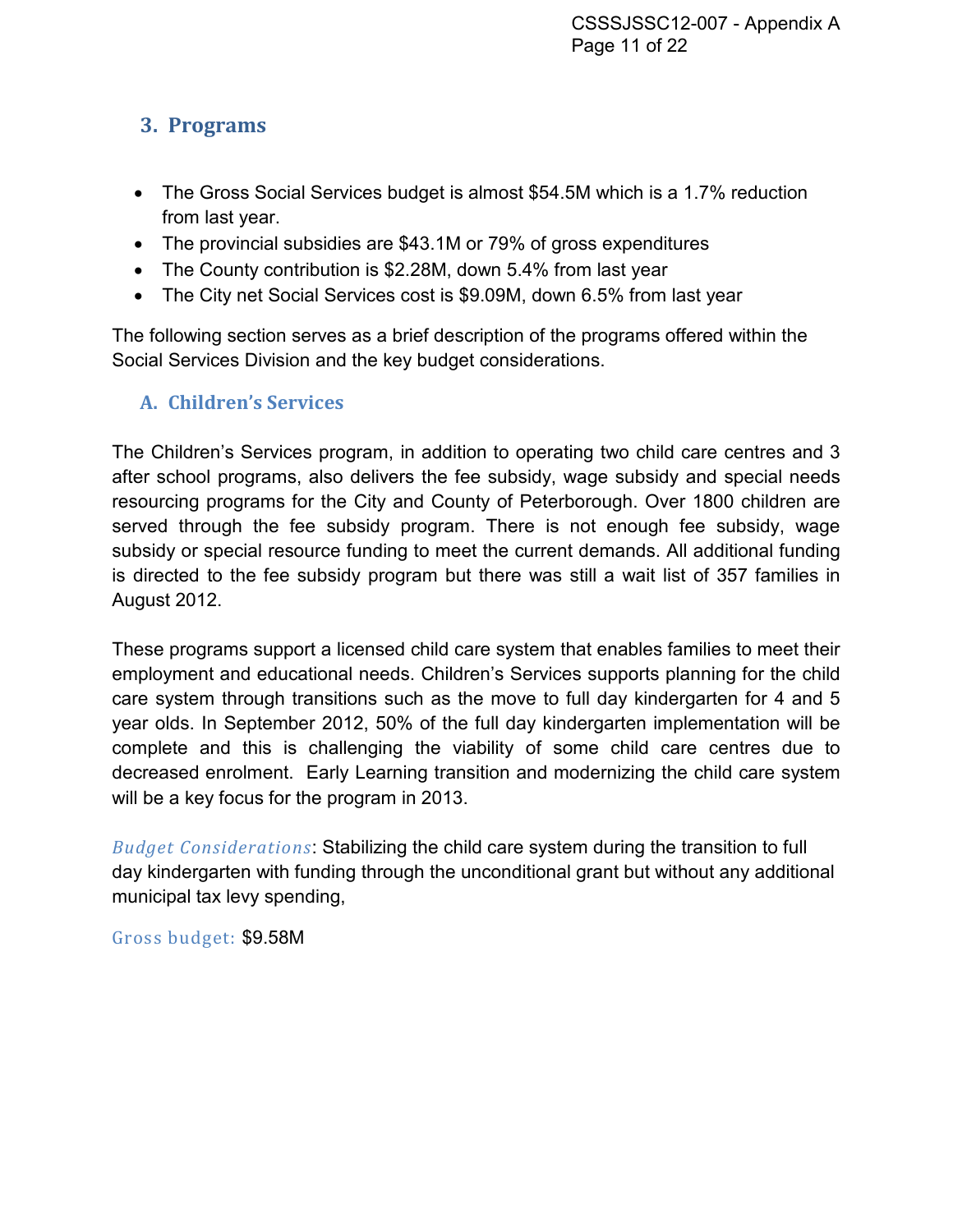# **B. Ontario Works Income and Employment (including Addictions)**

<span id="page-11-0"></span>The Ontario Works program provides financial and employment assistance for almost 4000 individuals and families every month. The size of the caseload largely determines staffing needs and benefit costs. Given the modest improvement in the economy and considering the provincial forecast, the local caseload is anticipated to increase by 3.9% for the City, matching the provincial forecast. The County caseload has been increasing at a much lower rate, therefore the 2013 budgeted caseload has increased by 2% to 693 from a 2012 projected average caseload of 679. For every additional 1% caseload increase the cost would be \$35,835 for the City and \$7,556 for the County. The risk associated with the caseload forecast is diminishing every year due to the benefits upload to the province; however, the municipality faces a new risk of supporting vulnerable residents with less provincial benefits.



#### <span id="page-11-1"></span>**Figure 5 City Ontario Works Caseload and Projections**

#### <span id="page-11-2"></span>**Figure 6 County Ontario Works Caseload and Projections**

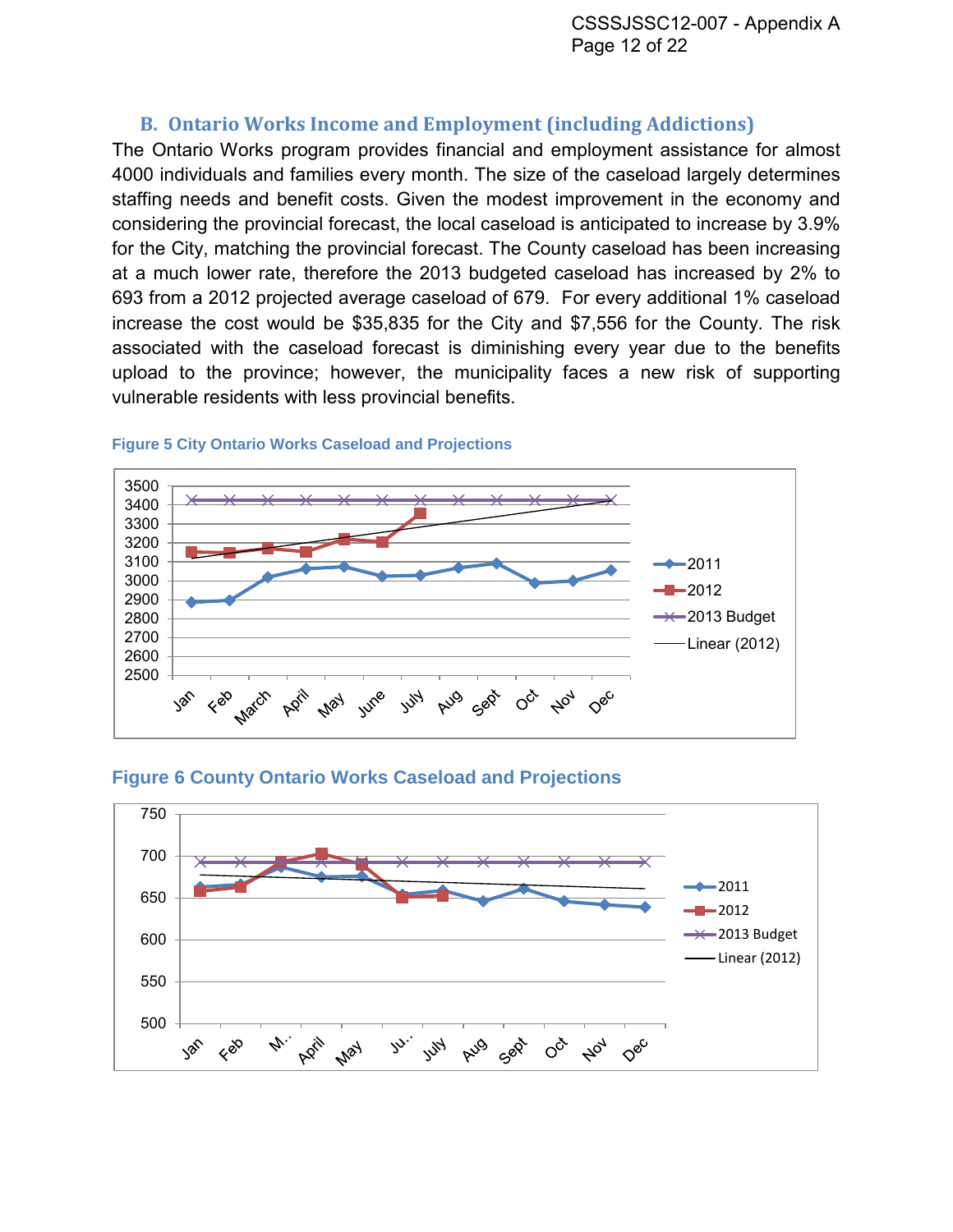The rise in benefit costs, including a 1% rate increase will be mitigated by the ongoing upload to the province but the growing caseload will create staffing pressures and increasing demand with fewer financial resources to support people. These pressures will be compounded by the level of change related to program transitions and new technology. Though administrative pressures are growing the OW allocation from the province for administration and employment activities remains under spent by \$3.163 M. meaning that an additional \$1.581 M could be matched by provincial spending in this area. The City has a history of investing in client benefits over administration.

Staff play a critical role in supporting clients towards employment. Reducing the length of stay on social assistance for all clients regardless of their current level of employment readiness is a priority. Additional staff approved on a temporary basis last year support the increased employment outcomes. The number of clients securing employment dipped slightly in 2011 but the first half of 2012 is exceeding expectation and approaching pre-recession outcome levels.

#### <span id="page-12-0"></span>**Figure 7 Number of jobs secured by Ontario Works clients**

| Year                     | 2006 | 2007 | 2008 | 2009 | 2010 | 2011 | 2012<br><b>Till June</b> |
|--------------------------|------|------|------|------|------|------|--------------------------|
| <b>Number of</b><br>jobs | 1658 | 2077 | 2063 | 1617 | 1782 | 1760 | 992                      |

Other positive outcomes include:

- Increase in the average employment earnings for clients who are working from \$757.61/ month in 2011 to \$774.29 in May 2012.
- The Average amount of earnings for client's exiting assistance same period has also increased from \$1148.83 to \$1213.73/month.
- Less clients needing to reapply for assistance and there are longer time periods between applications for those who need to reapply.

In addition to modestly rising caseloads the OW program will also be challenged by provincial changes limiting the benefits available to clients under discretionary benefits and Community start up Benefits as described in the "Provincial Impacts" section. Without these additional supports, clients may remain in crisis situations for longer periods of time.

Over and above the cost saving announced in the 2012 Ontario budget, the Peterborough Employment Resource Centre (PERC) funding from the Ministry of Training, Colleges and Universities (MTCU) ended on July 31st, 2012. The centre was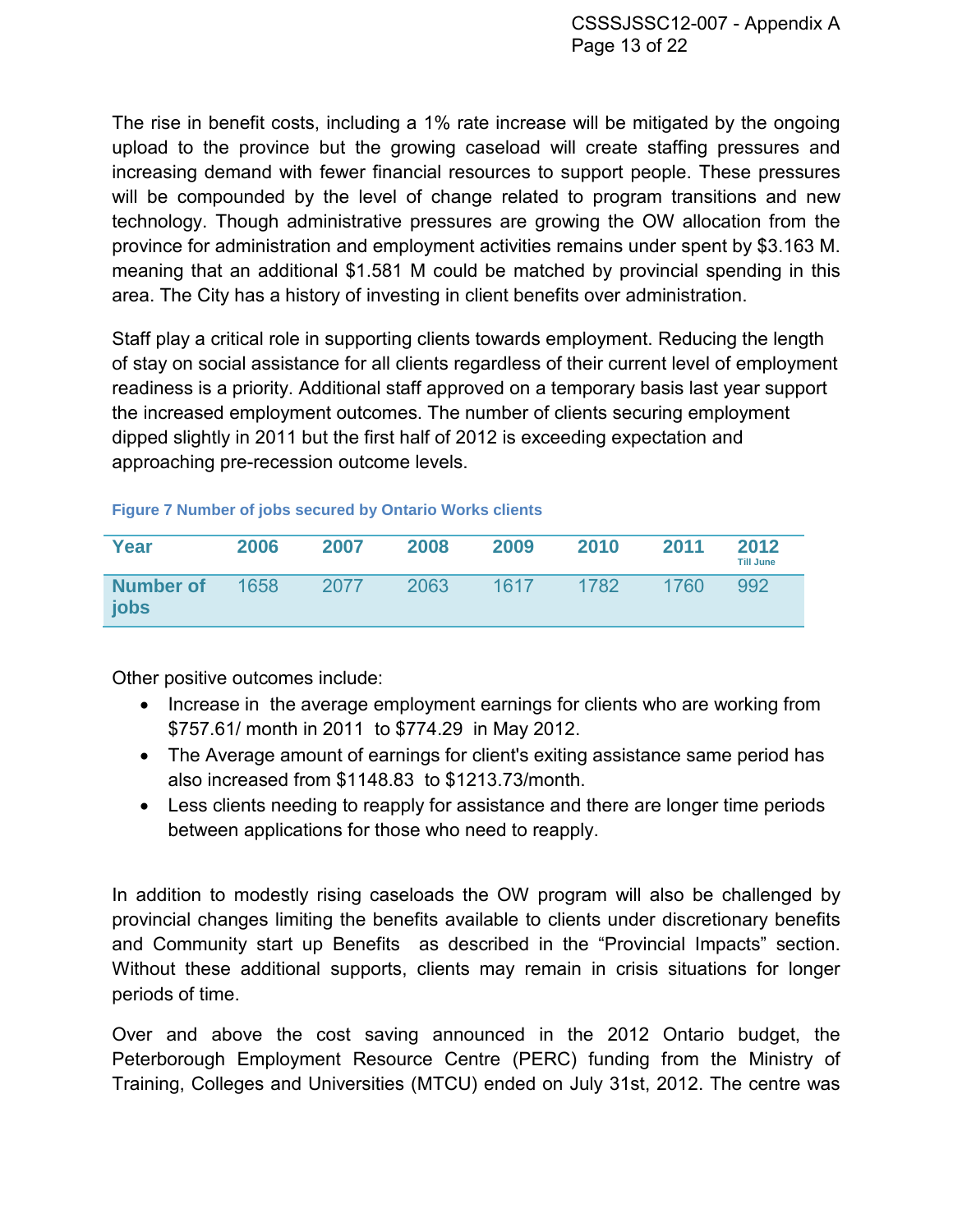closed for one month and reopened under the new name "Peterborough Community Help Centre" funded through the Ontario Works program. OW staff and community partners together, provide support for job searching, housing searches, on-line social assistance applications, and other activities related to health, school, and training. These activities are all important to move the clients forward towards employment. The program is targeted for OW clients but is available to all residents though non-OW clients are referred to appropriate community partners for additional supports. Outreach to the County locations continues but at a reduced scale with Employment Ontario service providers providing outreach in other parts of the county. The revised services will continue in 2013 with a comprehensive review at 6 months and a full evaluation at 12 months.

*Budget Considerations*: Managing the modestly increasing caseload and the reduction of clients' benefits due to provincial budget changes.

Gross budget: \$42.45M

#### <span id="page-13-0"></span>**C. Homelessness**

The 6 provincially funded homelessness programs, including emergency shelters are being consolidated to CHPI in 2013. In addition to these provincially funded programs, the City and County also provide 100% municipal funding to specific programs such as the emergency shelters and drop in centre. In 2011 the emergency shelter system provided 17,078 bed nights for vulnerable residents and the 2 homelessness case manager helped 206 of individual find and keep longer term housing.

Next year will be a transitional time but the focus will remain on supporting homeless or at risk families and single individuals to obtain and retain housing. Social Services and Housing Division staff will be involved in the creation of a 10-year Housing and Homelessness Plan that is required by the Province. The Plan must be approved and in place for January 1, 2014.

Though CHPI allows for more flexibility in planning and service delivery, there will be less funding available. In 2012 the provincial funding for homelessness programs in Peterborough was \$3.3M. In 2013, under CHPI the provincial funding will be \$1.7M, resulting in a decrease of \$1.5M or 45%.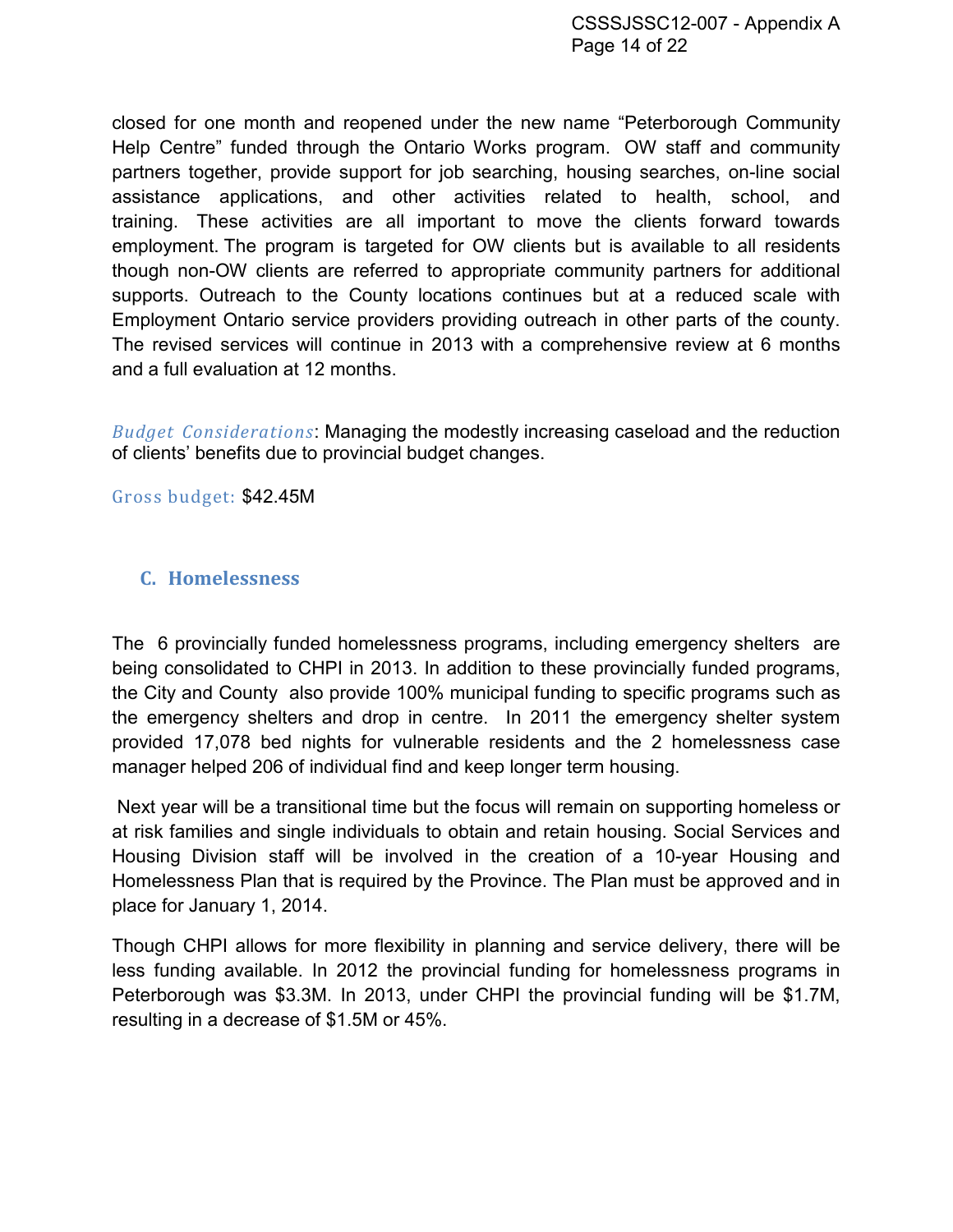Pending the Housing and Homelessness plan, every effort will be made to maintain the status quo for the majority of housing and homelessness programs. Once other programs receive their allocation, the remaining funds, approximately \$597,597, can be allotted for homelessness prevention programs similar to the old Community Start up benefit. The Community Start up program spent \$2.8M for OW and ODSP recipients in 2011. These changes represent a reduction in service to clients in excess of 75% which will create additional strain on the balance of the homelessness and housing system.

*Budget Considerations*: Managing the impacts of reduced housing related benefits for social assistance clients and amalgamating and prioritizing funding for the CHPI. The CHPI does not provide any financial assistance toward the cost of administration of the programs and services.

Gross budget: \$2.4M

# <span id="page-14-0"></span>**D. Community Social Plan**

The focus for the Community Social Plan staff in 2013 will continue on activities related to the community development and social-economic planning in the City and the County. Staff will continue to support the Help Centre in Havelock-Belmont-Methuen Township as well as strategic planning in Galway-Cavendish and Harvey Township. Urban and rural food security issues will be a growing priority with involvement of the Community Social Plan in the planning and future activities of the Community Food Network.

The Community Social Plan is actively involved in developing mapping projects related to the services and the needs of the community covering the City and County of Peterborough. In 2012, a pilot project focused on children and youth and the results are anticipated in the fall. Following an evaluation of the pilot project, further mapping related to needs and services for seniors and individual at risk of homelessness are planned.

In addition to mapping seniors' services, the Community Social Plan supports the Seniors' Planning Table and will be hosting a Seniors Summit in June 2013. The County is providing additional funding and a representative to sit at the Planning Table. Events are being planned for City and County venues.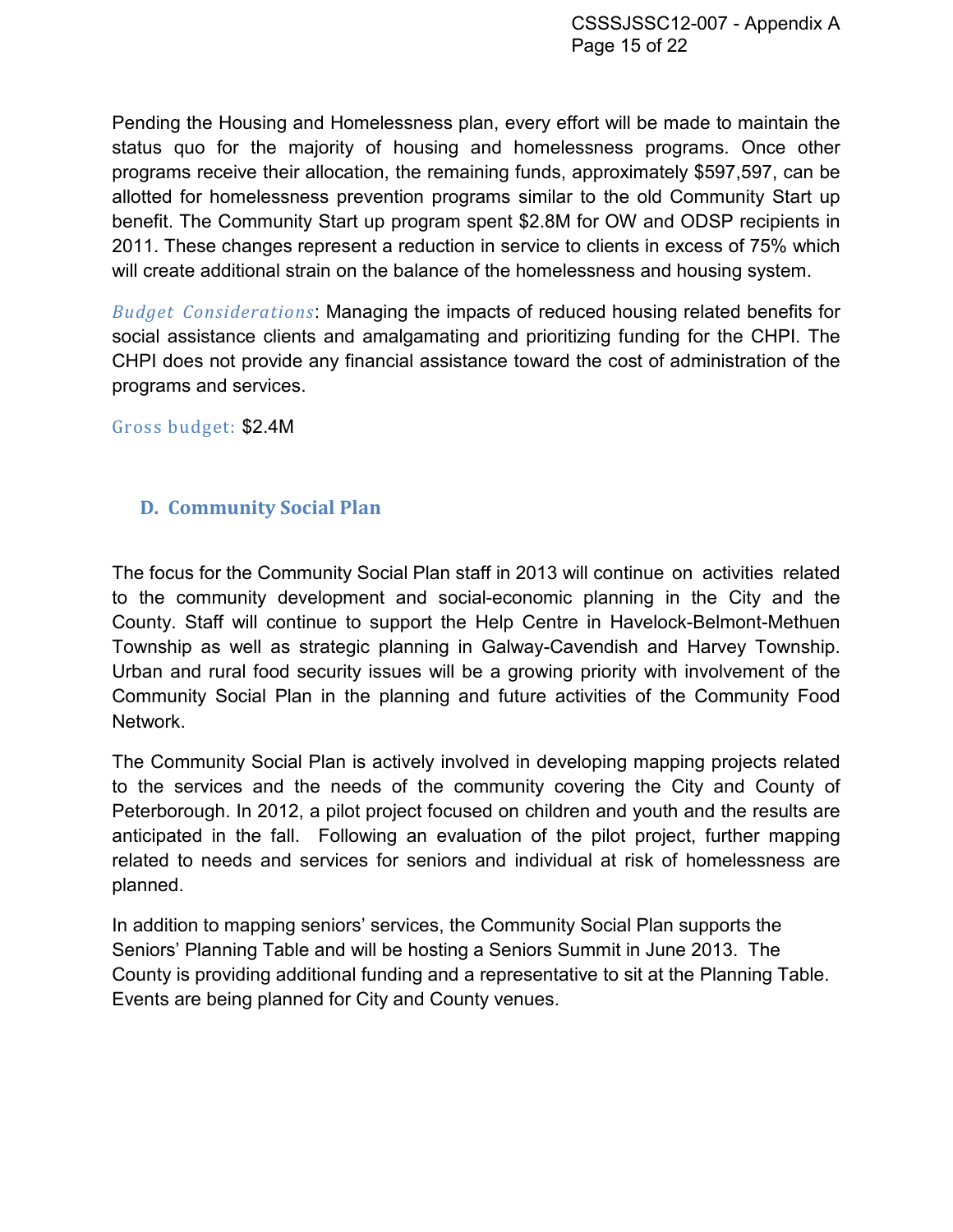*Budget Considerations*: The County has raised its contribution to the CSP to 60% of total expenses. Though there are no increases in the overall 2013 CSP budget, expenditures related to the Seniors' portfolio will increase in 2013.

Gross budget: \$248,178

# **E. Homemakers**

<span id="page-15-0"></span>The Social Services Division, under the Homemaker and Nursing Services Act, funded through the Ministry of Health and Long Term Care, provides meal preparation, laundry, light housekeeping to qualified residents for up to 4 hours per month. In 2003 the program was limited to existing clients with the plan to phase out the service. This program is designed assist residents in need, particularly seniors and those with disabilities, providing minimal assistance (up to 4 hours per month) to help them remain in their homes longer and not have to pursue other forms of care or assistance.

In 2003, 35 to 40 individuals received Homemakers Services. Today, there are 14 existing clients, 11 from the City and 3 from the County.

*Budget Considerations*: The decision to phase out the Homemakers program merits review given the growing senior population, increasing demand for these types of service and available funding from the Ministry . Increase to this program are considered in the following section: Program Investments

Gross budget: \$30,492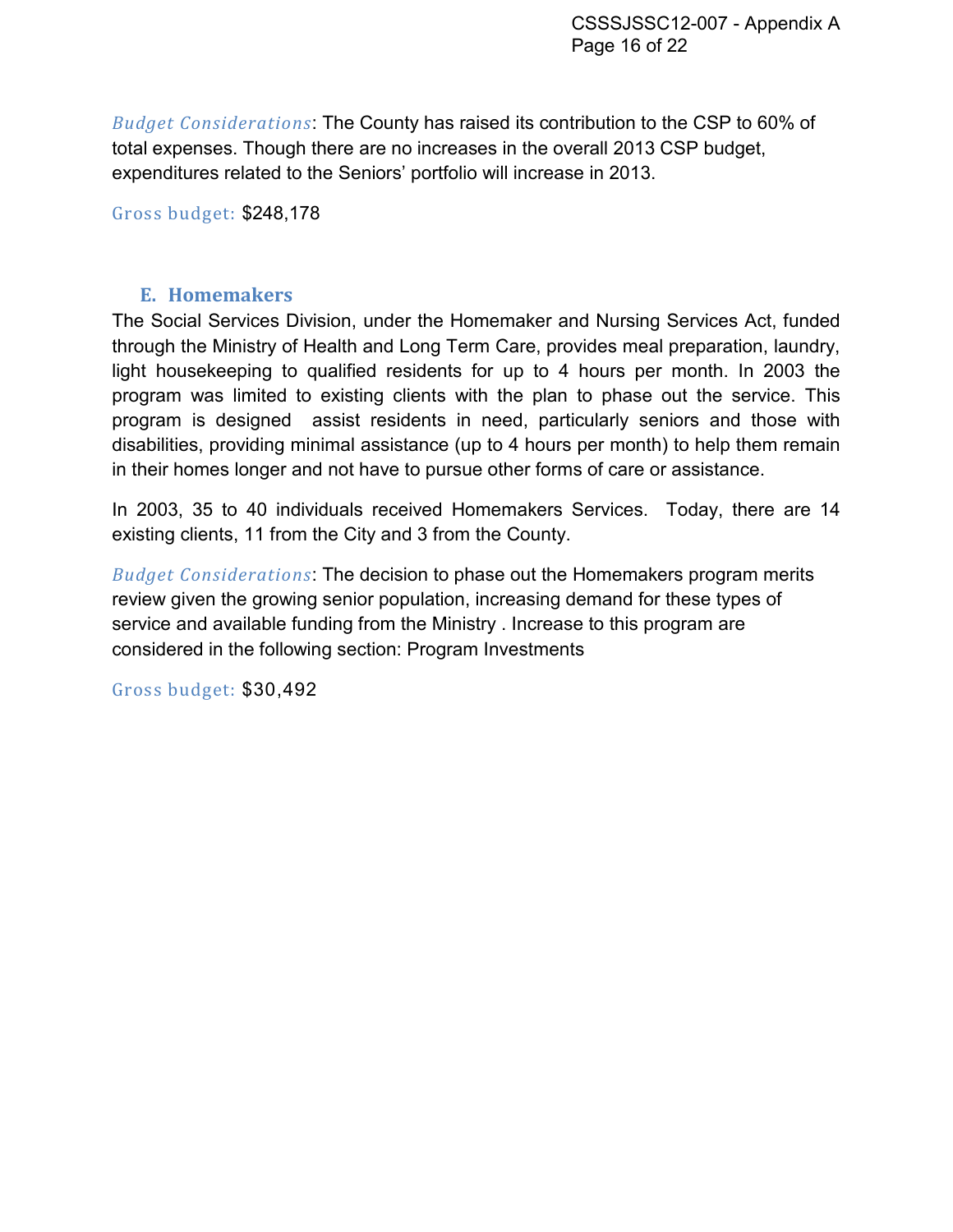# <span id="page-16-0"></span>**4. Recommendations**

# <span id="page-16-1"></span>**A. Principle of continued municipal investment**

The province has reduced the available funding for Community Start up benefit. If the municipality follows the provincial lead and reduces benefits to match the provincial cost share there will be municipal savings as illustrated on the following table.

<span id="page-16-2"></span>**Figure 8 Municipal contribution to Community Start up (2011)**

|                       | <b>Community Start up reduction</b> |
|-----------------------|-------------------------------------|
| <b>City savings</b>   | \$295,672                           |
| <b>County Savings</b> | \$61,529                            |
| <b>Total</b>          | \$357.201                           |

Given that the municipality has previously committed this municipal money to support the vulnerable population in the community, the division is recommending that this funding continue to be allocated for the same purpose but through different programs as outlined below.

In addition, to municipal saving due to the 2012 Ontario Budget cut backs, the municipalities are also experiencing savings due to the upload of social assistance costs. The anticipated saving related to the upload are outlined on the following table.

|               | 2013                  | 2014                | 2015      | 2016      | 2017        | 2018      |
|---------------|-----------------------|---------------------|-----------|-----------|-------------|-----------|
| <b>City</b>   | \$864,766             | \$803,606           | \$803,606 | \$803,606 | \$861,006   | \$803,606 |
| <b>County</b> | \$178,809             | \$177,583 \$177,583 |           | \$177,583 | \$190.267   | \$177,583 |
| <b>Total</b>  | \$1,051,273 \$981,189 |                     | \$981,189 | \$981.189 | \$1,051,273 | \$981.189 |

#### <span id="page-16-3"></span>**Figure 9 Savings due to upload of social assistance benefits**

These savings are estimated based on a constant cost share between the City and the County and constant caseload from 2013 to 2018.

For many years municipalities have advocated for social assistance benefits to be uploaded to the province as the cost cannot be supported by the property tax base. The province has agreed and the upload is underway but the province has indicated that it expects the municipalities to use these savings to support other municipal priorities<sup>[2](#page-16-4)</sup>

<span id="page-16-4"></span><sup>&</sup>lt;sup>2</sup> Provincial Municipal Fiscal Service Delivery Review (PMFSDR) 2008 "Message from the Political Table" <http://www.mah.gov.on.ca/AssetFactory.aspx?did=6050>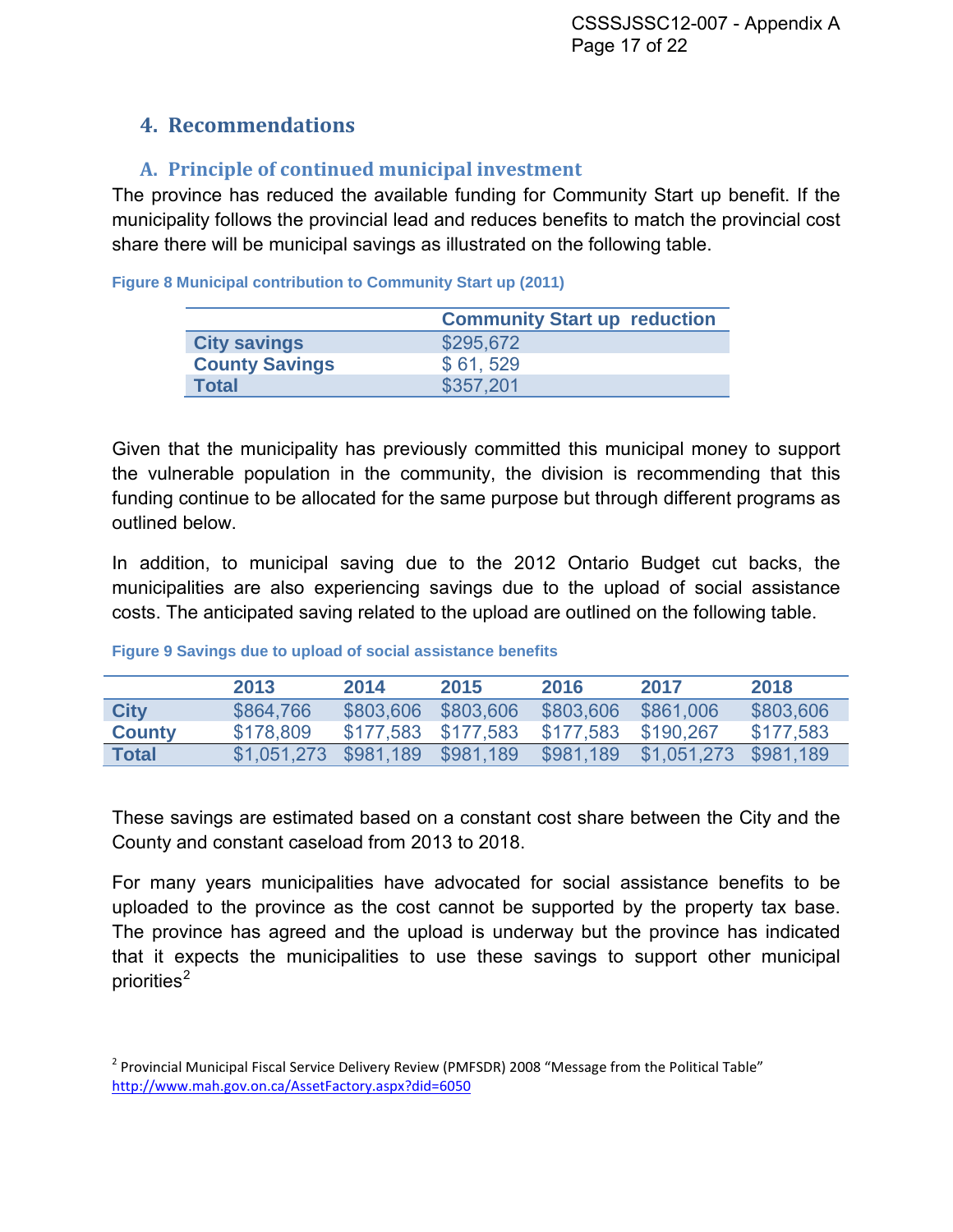# <span id="page-17-0"></span>**B. Program investments**

# <span id="page-17-1"></span>**i) Housing benefit**

Assuming a new discretionary policy that is limited to the same municipal expenditures as 2012 but with significantly less provincial cost share, the focus for discretionary benefits is likely to be on health related benefits such as OW adult vision and dental care. The demand for benefits such as supports to prevent homelessness will exceed the capacity for discretionary benefits program to respond.

The access to housing benefits is limited now by both the cap on discretionary benefits and the elimination of the Community Start up benefit. Some housing benefits may be available under the CHPI but there is 75% less funding available. The provincial funding deficit is estimated at \$1.5M per year. Historically Community Start up benefit was issued to assist in establishing a new principal residence, or to prevent eviction or the disconnection of heat or hydro. Community Start up benefit was also issued where there is a threat to the health or welfare for the resident. These types of supports are critical to mitigate further and more costly crisis leading to homelessness. A relatively small investment can prevent homelessness and the costly emergency shelter stays and the additional costs of re-establishing a residence.

**It is recommended that a \$200,000 of 100% municipal dollars funded in part by the County and Social Services reserves be reinvested into discretionary benefits to maintain a focus on housing related benefits.** 

# **ii) Recreational benefit for children**

<span id="page-17-2"></span>In addition, discretionary benefits has supported recreational subsidies for children on social assistance. These programs provide children from low income families the opportunity to participate in sports, clubs and social groups that would otherwise be beyond the families' ability to pay. These opportunities are important for the healthy development and social inclusion of the children. In 2011 the recreation subsidy supported approx. 110 children (\$22,000) in the county and 515 children (\$103,000) in the City.

**It is recommended that a \$100,000 of 100% municipal dollars funded in part by the County and Social Services reserves be reinvested into discretionary benefits to maintain a focus on recreational subsidies for children.**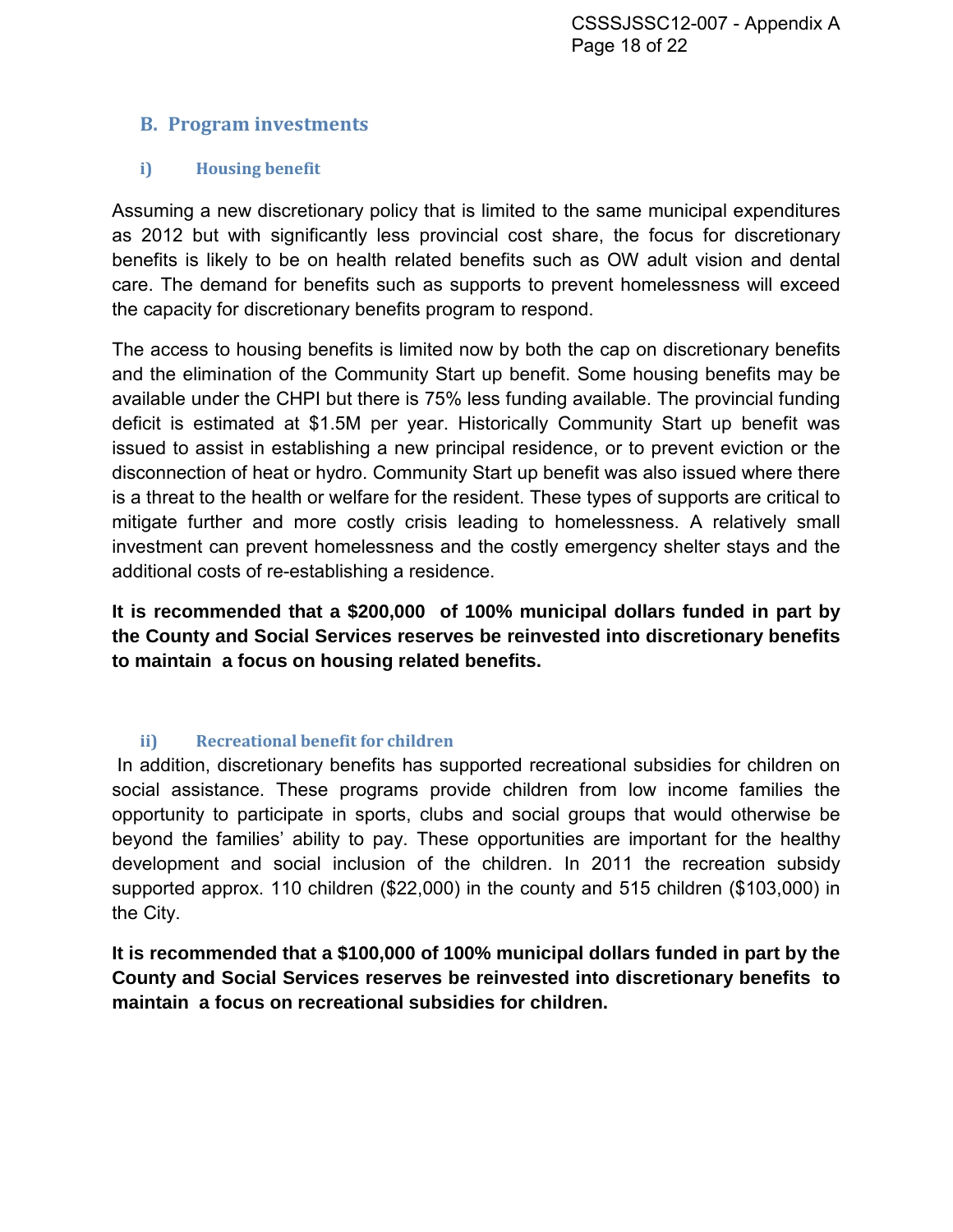#### **iii) Dentures**

<span id="page-18-0"></span>Discretionary benefits have also supported the cost of dentures for OW and ODSP clients. Dentures can promote the physical health, wellbeing and employability for an individual in need. The availability of dentures also provides more options fro dentists in determining appropriate treatment plans for their patients. in 2012 approximated 144 people will receive dentures under discretionary benefits

# **It is recommended that a \$224,603 of 100% municipal dollars funded through the tax levy be reinvested into discretionary benefits to maintain the dentures program.**

# **iv) Transit benefits**

<span id="page-18-1"></span>The new restrictions to the discretionary benefits funding also impact the OW and ODSP bus pass subsidy. In 2011 the Social Services division paid just under \$400,000 towards bus passes which generated revenue for transit of approx \$650,000.

Affordable bus passes provide an opportunity for low income individuals to remain engaged in the community and at the same time help to support the municipal transit system. In 2011 and 2012, approximately 13% of OW and ODSP adults each month purchased bus passes representing over 30% of the adult ridership on city transit. The ridership has grown from 31% on 2011 to 36% in the first half of 2012.

Given the importance of social inclusion to low income individuals, employment related transportation and significance of the revenue to the transit system, **it is recommended** that transit benefits continue to be supported through enhanced employment related expenses of \$200,000 (which can be cost shared 50/50 with the province) **and a new municipal program to mitigate the loss of bus pass subsidy to a value of \$178,600 funded through the tax levy.** 

# **v) Homemakers**

<span id="page-18-2"></span>The Homemaker Services Program is funded 80% by the MOHLTC and 20% by the municipality. The City and County share is based on actual cost. MOHLTC has indicated that should the municipality wish to increase this program budget that this would be approved so long as the 20% portion is provided by the municipality.

Based on the growing seniors demographic, both the City and County of Peterborough have identified Senior's issues as a priority. Through the Peterborough Seniors Planning Table, one of service gaps identified is the need for more community services that help seniors remain in their home. Expansion of the homemaking services would address one of these gaps.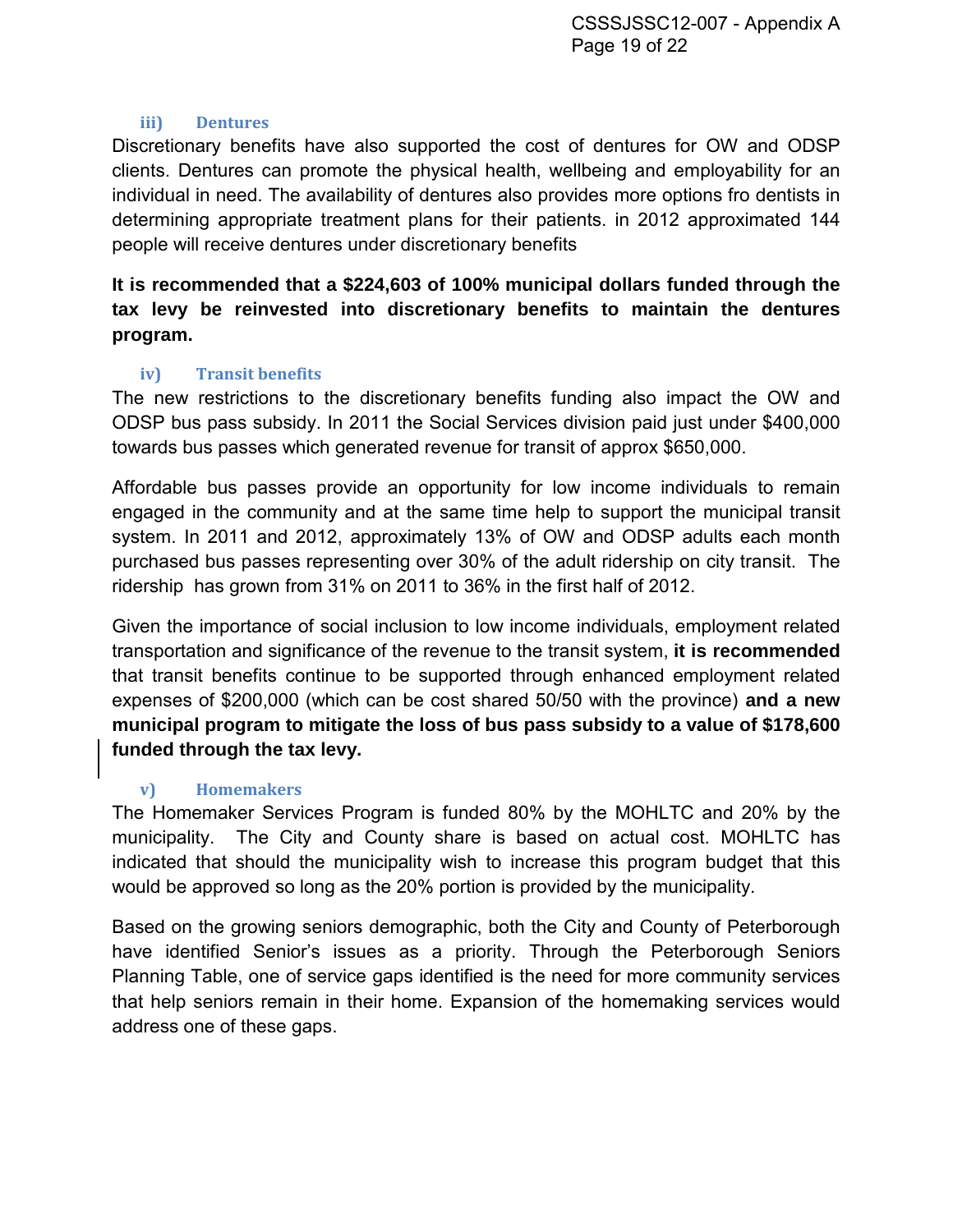**It is recommended that the homemakers program be expanded to \$100,000/year. The additional request (below the line) would be for \$69,508. (Province \$55,606, County \$2,780 and City \$11,122 paid by tax levy).** 

# **C. Staffing investments**

<span id="page-19-0"></span>In addition to the importance of program investments for client success, staffing investments are critical to ensuring that clients' receive the level of service necessary for positive outcomes.

# <span id="page-19-1"></span>**i) Supervisor (permanent)**

The addition of a temporary supervisor has provided the division with capacity to manage the operations at a level closer to the client. The  $8<sup>th</sup>$  supervisor has provided improved span of control and the capacity to complete annual performance appraisals with staff. In the last year 85 staff received performance appraisals representing over 95% of those requiring completion. Supervisors have more time to support staff and significant outcomes have been achieved through the implementation of a succession plan, improved lost time management and a Division wide development day that has led to new activities in training, recruitment, motivation and wellness activities. A review of lost time in the first 6 months of 2012 compared to the first 6 months of 2011 demonstrates a 26% reduction in lost time.

In addition to managing staff, supervisors also work in many community engagement activities. With many changes in social assistance anticipated over the next year, more work will be required to continue supporting the community commitments.

**It is recommended that the temporary supervisor to be converted to permanent to maintain an appropriate span of control and to support quality assurance, compliance and community engagement.** 

# **ii) Two case managers (temporary)**

<span id="page-19-2"></span>Last year based on a detailed time study it was established that additional case management staff were required to meet provincially mandated requirements. Two additional temporary staff were approved to March 31, 2013. Caseloads have continued to rise over 2011 by 3.8% and are forecast to rise by an additional 3.9% in 2013. It is recognized the social assistance system is in a state of change; hopefully, future economic growth and social assistance reform will reduce the staffing demand. In the meantime, at a minimum the existing staff are required to support service delivery, particularly given the increasing caseload.

The additional staff have been assigned enhanced case management roles, one working intensively in the county and the other worker working intensively with youth. Though the enhanced case management projects are in the early stages, there have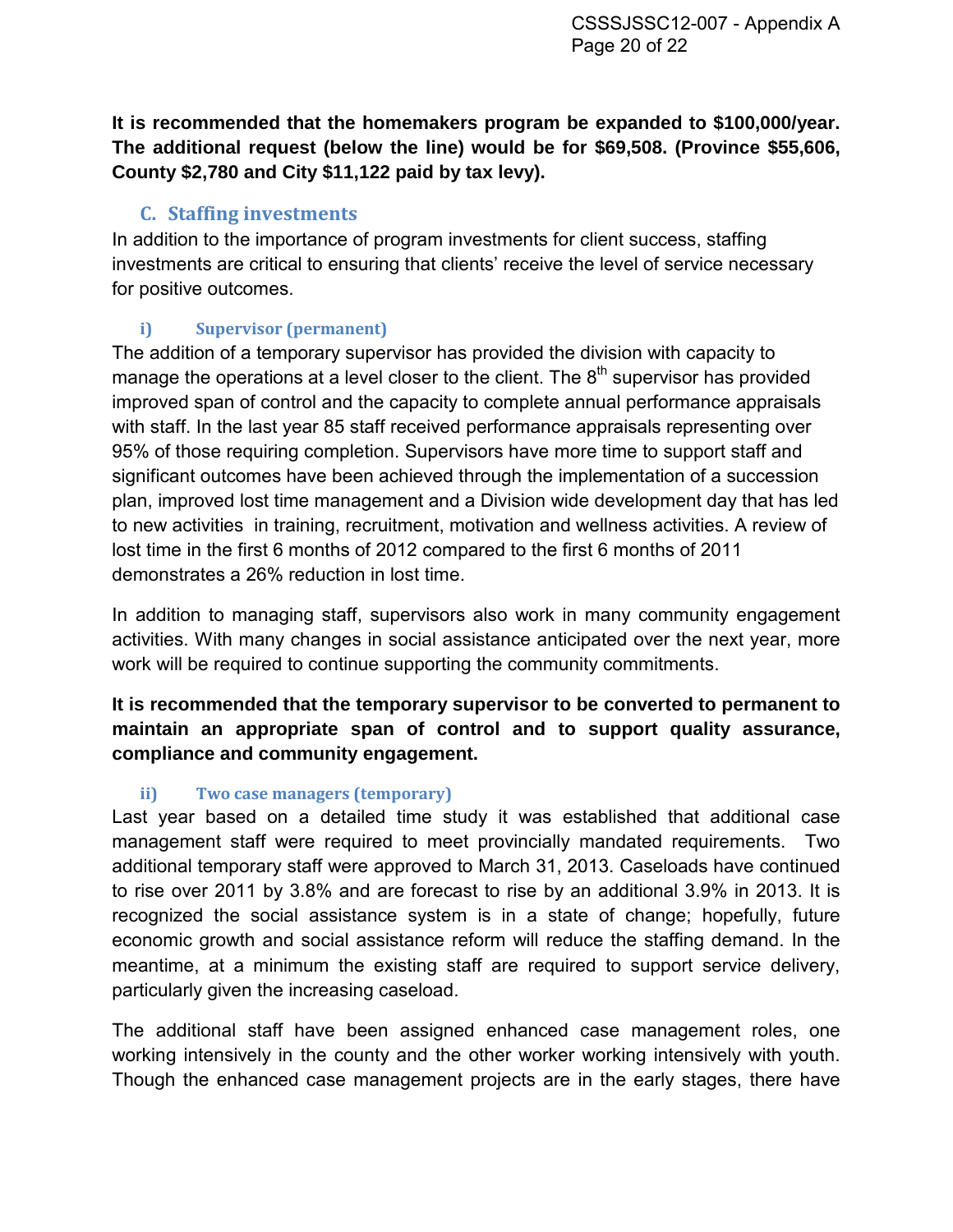been several positive outcomes. County residents report an increased sense of inclusion and the outreach has reduced transportation issues related to the access of services. As of June 2012, 30 youth had started work and 34 students had graduated from grade 12.

**It is recommended that the two temporary case managers be extended for 9 months until the end of 2013 to support the delivery of Ontario Works programs within the legislated time frames, performance outcomes and increased earning.** 

# **iii) Trainer backfill (temporary 4 months)**

<span id="page-20-0"></span>The final staffing investment involves the implementation of the new social assistance technology. The training model has front end users having maximum 2.5 hours per week of training over 9 weeks, approximately 22.5 to 30 hours per person. The training is expected to occur mid to late 2013 and a trainer will be required to coordinate and facilitate training. There is not capacity within the existing division staff to meet these demands and training will be critical to the success of the technology implementation.

**It is recommended that a temporary trainer be approved for 4 months to support the staff training required for implementation of the new provincial social assistance computer system.**

# <span id="page-20-1"></span>**5. Summary**

Based on the assessment of the division, and the rationale as outlined above the following below the line staffing and benefit changes are recommended:

- 1. Continue some support through a **municipal discretionary program** for urgent **housing needs** at a gross cost of \$200,000
- 2. Continue some support through a **municipal discretionary program** for **recreational activities for children** at a gross cost of \$100,000
- 3. Continue some support through a **municipal discretionary program** for **dentures** at a gross cost of \$224,603
- 4. **Develop a municipal transportation subsidy program** to replace the discretionary benefits subsidized bus pass at a cost of \$178,600 to Social Services but generating a revenue for transit of up to \$395,000